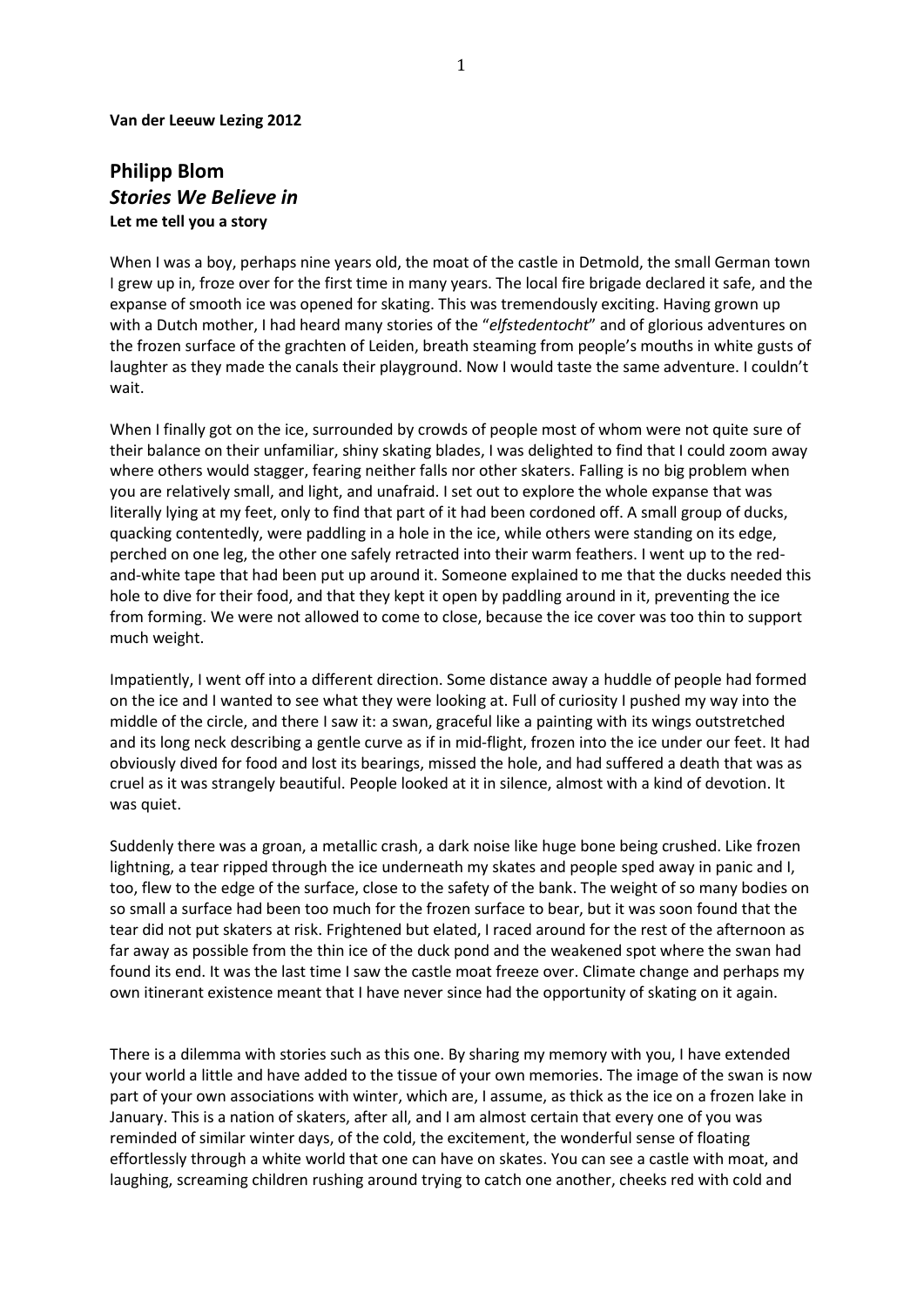excitement. But can you believe me? Are you sure this really happened, or is it just a way of easing an audience into a discussion of more abstract ideas?

As it happens, I really do remember this. I even went back to the meteorological records to confirm the year which my memory does not retain exactly, but which almost certainly was the exceptionally severe frost of early 1979. I did not find any mention of a dead swan in the ice, but if someone were to take the trouble to interview people who were there that winter, I am certain that some of them saw the swan, and would confirm its existence. This story really happened, and you can believe me.

Interestingly, though, it does not matter whether or not any of this has really taken place. Not to the story. It is either good or bad, told either well or badly and you, the listeners, respond primarily not to the factual truth, but to the narrative force of what you hear. It stirs your memories; it creates pictures in your mind. You are ready to engage with it whether or not I can prove anything about it.

You are ready to believe me because sharing stories is the most potent way of building a shared world, much more so than sharing hard information, and because without belief you would not be able to live another day. Despite the fact that most of you have never set foot in Antarctica you assume that it exists because you have heard many stories about it, stories which do not contradict one another, which were told by witnesses you believe to be reliable – your teachers, a nature documentary, a scientist perhaps. You have seen photos of the icy wastes and you are prepared to accept that they describe what they claim to. You believe these stories because it would be impossible to verify everything you hear about. David Hume pointed out that there is no logical reason that the sun will rise tomorrow, and yet we all believe that it will, simply because it appears to have done so quite reliably ever since anybody can remember. If we were really to doubt everything we could not put to an empirical test, we might as well stop now. Without believing in stories, we would be lost.

In another way it does not even matter whether the story about the frozen swan is true or not, whether in January 1979 a bird was really killed under the ice on the moat of Detmold castle, seat of the princes of Lippe, an aristocratic family a branch of which incidentally also produced a certain Bernhard Leopold Friedrich Eberhard Julius Kurt Karl Gottfried Peter Prinz zur Lippe-Biesterfeld, better known as Prince Bernhard, prince consort to Queen Juliana and father of Queen Beatrix. The image of the swan has its own, poetic truth, independent of what actually happened. There is no clear border between fact and fiction in the stories we create, and which create us.

# *Storytelling Animals*

The world in which we live is a thick tissue of stories. They allow us to navigate our lives and our environment; they tell us who we are; they bind us to one another; they give us a past and a future and in doing so they shape our present.

We know of no other animal capable of telling stories, of recreating an abstract image of the world and communicating it through signs. Bees can communicate the location of food sources through an abstract dance, but they merely give instruction; sleeping dogs apparently have vivid dreams about hunting and fighting, as their twitching legs and suppressed barks attest, but they do not tell about their dreams after waking up; chimpanzees have been observed treating a piece of wood much like a human child would treat a doll, carrying it around with them and even building a soft nest for it, but their symbolic imagination is not communicated through gestures, images, or language; other monkeys can lie, uttering warning cries that send the other members of their group into the safety of the treetops in order to enjoy a fruit they found on the ground without having to share it, but they do not spin tales about imaginary tigers outside of this immediate context.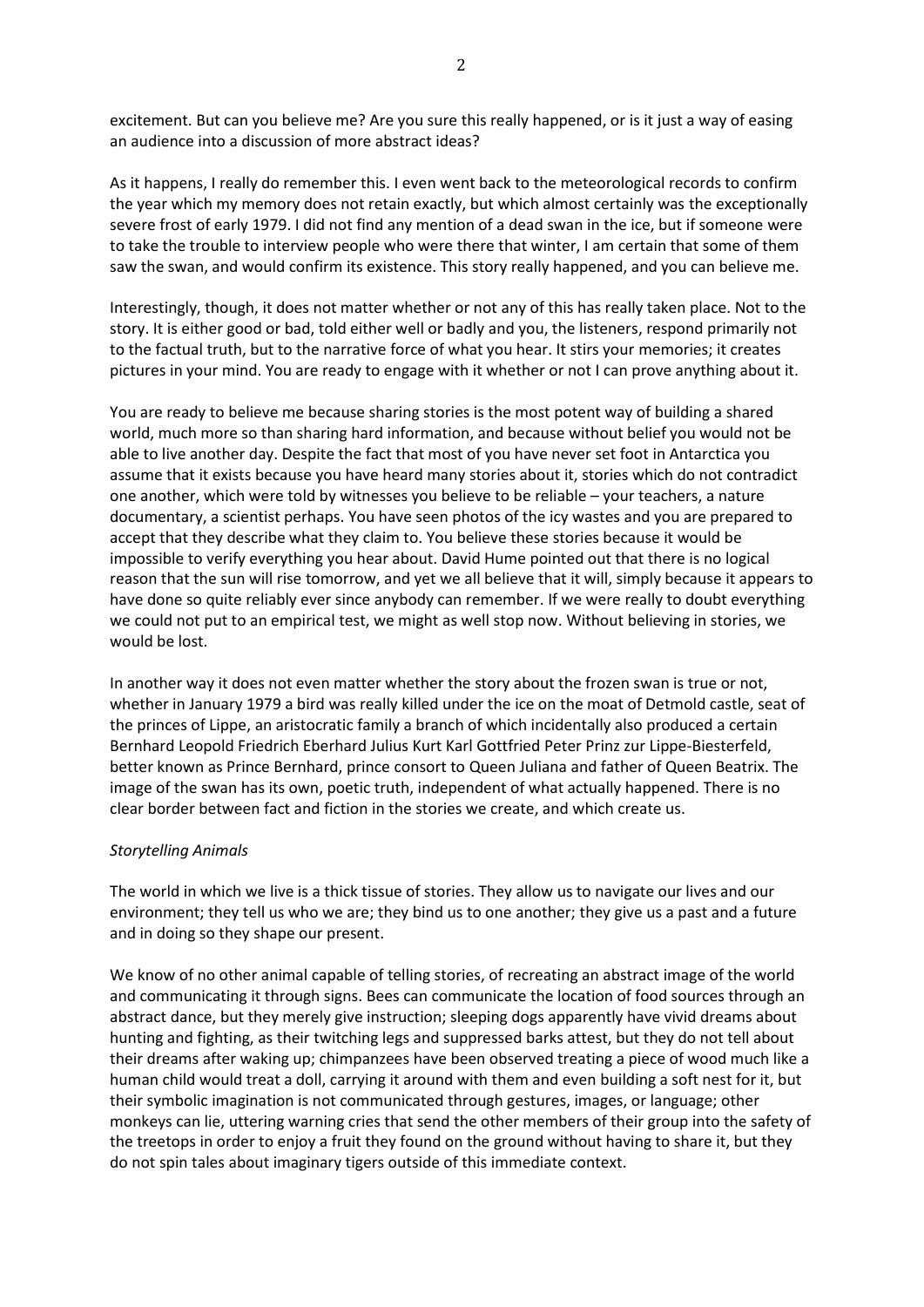We are animals that tell each other stories, not by choice but by necessity. Storytelling as a way of relating and creating a kind of truth is part of our biological hard wiring. Every story imposes a structure on the world around us, a sense of purpose and order. Evolutionary scientists interested in this question have pointed out that stories order the world, explaining puzzling facts of life, using the imagination to give reasons to seemingly random facts. It was a survival advantage to our remote ancestors, they say, to ascribe agency to elements of the world around them. Better to believe one time too often that a branch in the grass is a poisonous snake than the other way round. Better to believe that there might be a tiger lurking behind a moving branch than to ignore the visual clue. Learning to see a hidden will behind the visible phenomena and communicating this insight into abstract signs was an important step in our mental development.

This developing reflex gave early humans an edge over other animals. By interpreting the world around them more extensively they could predict events more reliably, identify pattern and purpose. They began to project order into their experience, meaning into apparent randomness. Not only could they foresee when and where predators and prey were likely to appear, they could also communicate it by weaving their experiences into symbolic patterns and by projecting the hierarchies of their own groups into the natural world: if something moved there had to be a mover even if he was unseen; if they themselves mothers and fathers, and sons fighting among themselves, and youngsters falling in love, and elders sitting in judgment, the natural order of things must surely reflect this. We fully became humans by projecting our own social universe into the world around us and by sharing this imaginary order through stories, lending order to the world, identifying hidden intentions and explanations and creating a structure for experience: to humans, everything means something.

#### *Learning to tell stories*

This all-important pattern has to be conquered anew by every individual. Small children are born with a hunger for narration, but not with a full understanding of it. The first stories they tell imitate narrative order without grasping structure. "There once was a tall tree," says a two-year old, "and a big, brown cow, and then a man fell from the clouds and hurt his foot." This kind of rudimentary narration is an image of the bewildering world of seemingly unrelated facts toddlers inhabit, a world in which the existence of Father Christmas is no more unlikely than an uncle in a country far, far away, or the fact that so many people can sit in a tiny plane up in the sky.

Narrative order then becomes an endless string of facts: "and then… and then… and then…", but only gradually children learn that it is not enough to simply line events up in infinite succession, but that they must have a purpose, that a situation must be resolved, an arch created, that a story needs a beginning, a middle and an end. Children are story junkies and need repetition precisely because they still have to internalize the order of things, have to learn how to narrate experience to themselves. They never tire of a particular story because they listen to its structure as much as to its characters and events, because its familiarity allows them to conquer a small part of the world around them. They learn to ritualize what would otherwise be a torrent of randomness, to identify what is important and what is not, and they begin to understand about other minds, other emotional horizons, hidden motivations. They learn to structure their beliefs about the world.

Even as grownups we approach the world through stories: the history of our country, our family and ourselves, our private mythologies, our narrated selves. We read books, go to the movies and watch television not to inform and improve ourselves, but to delve into a tale and find reassurance in its order, just like children. We might as well not bother watching a crime show because we know already that the inspector is going to catch the murderer in the end – but it is exactly this familiarity that we seek.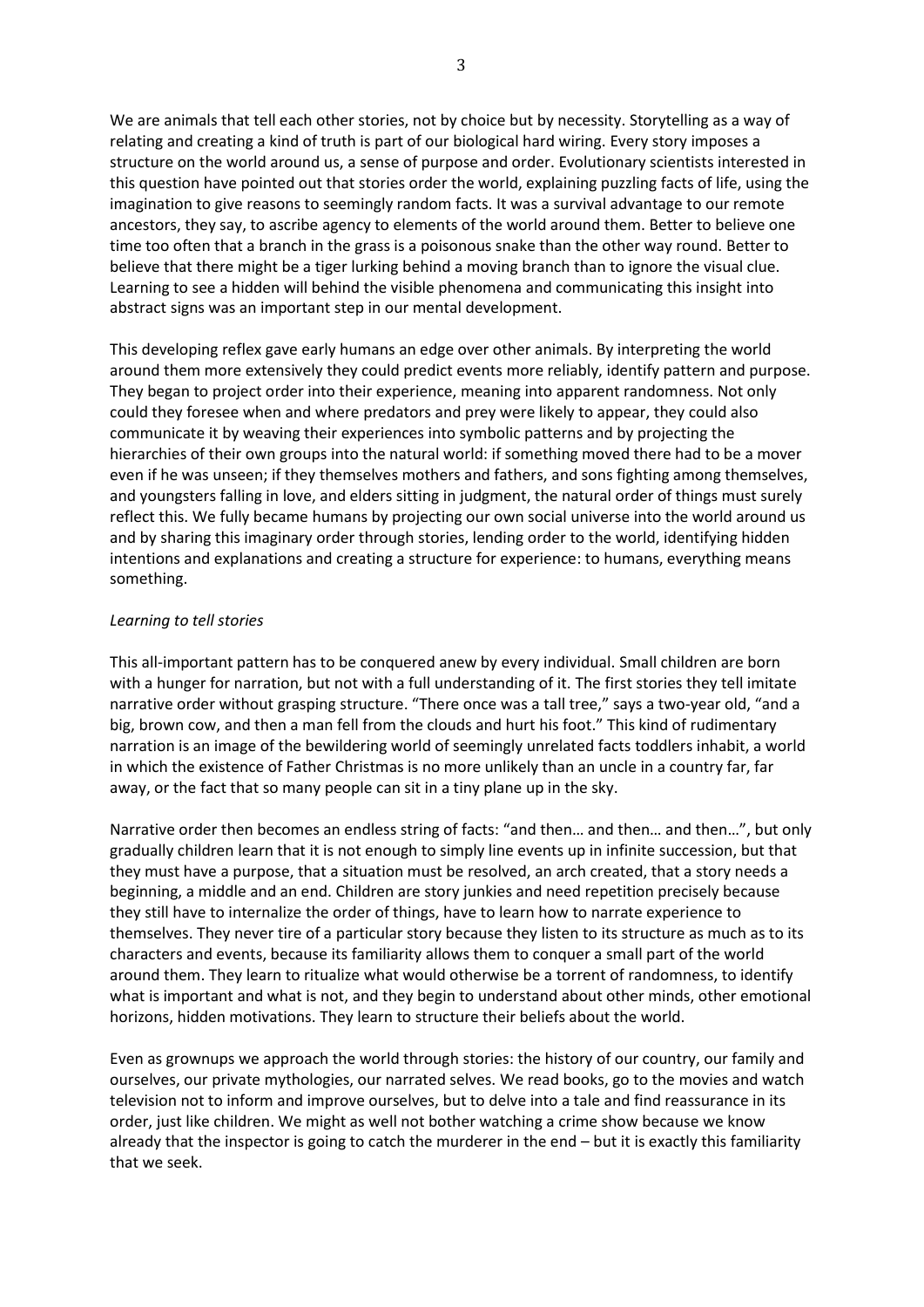Dealing with other people, we build up a version of ourselves for public consumption, a persona woven out of tendentious memories or outright lies. In conversation, we narrate our lives to others every minute of every day: "I met so-and-so in the street," we will tell a friend, "and he said… and I said… and he said…", or, in a more contemporary idiom: "and I was like… and he was like… and I was like…."

Immediately, we are in a narrative situation, imitating voices and gestures, placing ourselves in a good light, telling an episode that is a full miniature drama by selecting what is relevant to the tale. People who select too little are experienced as boring: their stories are not interesting because they give all elements equal weight, loose themselves in details, clutter the narrative with unimportant information, make us impatient. We demand narrative order from one another. We need a hierarchy of facts that allows us to structure our beliefs by integrating new occurrences into the shape of the familiar.

This narrative order achieves a miracle: it allows us to survive by creating a world for us that is worth inhabiting, an order of things in which stories have heroes and villains, problem and resolution, a beginning, a middle and an end. None of us could live a single day without it.

This curious obsession of our species gives us the courage necessary to survive. Our actual, unfiltered experience of the world is marked by an unbearable amount of injustice, chaos, and randomness. Things we live, work and hope for fail to materialize, others happen apparently out of the blue. Children die of disease, good people are frustrated and beaten down and reduced to poverty, crooks prosper as often as not and grow old rich and surrounded by their families, entire cities are annihilated by natural or man-made catastrophes – everywhere accidents and coincidences give our lives a shape we had not foreseen or wanted, forcing us into compromises and positions we had always been determined to avoid. For most people, life as it unfolds is an unlivable string of disappointment and decline.

But we do not experience life in this way. We experience it as we ourselves tell it to ourselves. We narrate our lives and create coherence and plot out of the many random twists and turns of our personal and collective past, shaping a historical account that emphasizes order over chaos, logic over chance, victory over defeat. We find the courage to start something new by telling stories.

In our stories at least, life has a purpose and actions lead to justified results. In the classic storytelling paradigm, evildoers are punished and good people rewarded – the cosmic order is disturbed through ignorance or malice, and eventually restored. The classic Greek order of Hubris – Catastrophe – Catharsis is respected. It is not always so easy, of course, and we can tell stories in which this seductive pattern is broken, but even if we narrate against the classic order of the narrated world, we can read and understand this opposition only because we have internalized the basic patterns.

If you fall in love and want to build a life with another person, the worst thing you could do is to look at hard facts. Consulting statistics, you would see that most relationships end in disappointment, two thirds of marriages in divorce, that many people locked into relationships find their sex lives unsatisfactory, their love dulled by routine, their children alienated, their financial situation driven by external demands – and even those who are reasonably happy stand a good chance of having to contend with disease, accidents, and decline.

But this is not what people do when they fall in love. They laugh at statistics. It will be different for them. They know that they are going to make it, succeed where others failed, that they will ride off into the sunset hand in hand, live happily ever after. This, and only this, gives them the nerve to enter the existential wager in the first place. You may say that all they do is to fall prey to delusion, an encouraging lie that will be followed by cruel disappointment as sure as sunshine will turn into night, but that is not the whole truth: by projecting ourselves into a future that is made up of stories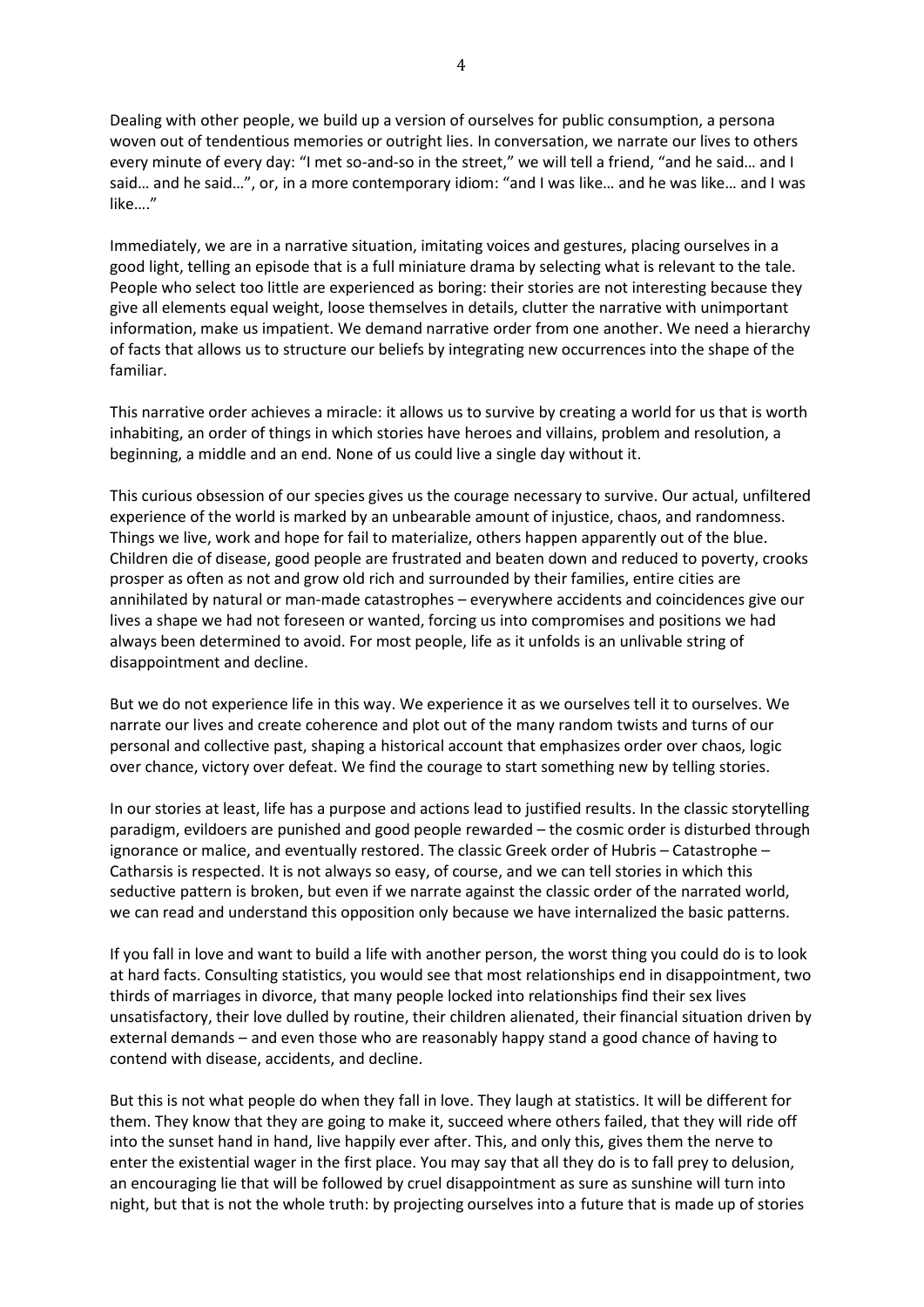we actually stand a chance of realizing at least part of that early vision. Some people really do find happiness in companionship, they are able to navigate life's blows together better than alone, they find a kind of fulfilment they would not have found otherwise.

By telling ourselves stories we do not just make an ugly reality more seem beautiful by lying to ourselves: stories can create a future that would have been impossible without them. They are not just an existential consolation allowing us to get up in the morning by giving us false courage: they themselves shape the world we will live in. We are and we will become the image of the stories we tell ourselves.

I once had the opportunity of speaking to the German-French writer Georges-Arthur Goldschmidt about an autobiographical novella he had written. As a boy, in 1938, Goldschmidt had been forced to flee from Hamburg, his native city and mine. His literary work circles around the terrible anxiety of an uprooted adolescent whose home sickness is intensified by the sexual confusion of puberty, and by the savage beatings he received at the hands of a sadistic and sexually frustrated female school director in the French boarding school where he was hidden.

The novella he had just published describes the masochistic anguish and loneliness of a young man after the war, and after many pages of beautifully rendered misery it ends with a simple paragraph in which he tells of meeting his wife, and finding happiness with her for the rest of his life. I asked him whether after so much terror this short and matter-of-fact statement did not need elaboration, and he answered me: "But why? Where happiness begins, words end. I have nothing to tell about being happy."

Goldschmidt is right. It is impossible to narrate happiness. Stories deal with adversity and how to overcome it. They give us hope by convincing us that other people have undergone and survived troubles worse than our own, and that meaningful actions can have meaningful results. Stories exist because our sense of justice is outraged and because otherwise we would despair of any possibility of living a good life. In a perfectly just and happy world we would need no stories, and no art. They are valuable because they can mend what has been broken – at least in our imagination.

# *Values Dramatized*

If storytelling offers solutions to despair, it is important to realize that they can do so in very different ways, that they contain a User's Manual to life. Speaking about the conflict in the Middle East and the conflicting claims of Jewish Israelis and Arabs to the same land, Amos Oz once said: "Every tragedy has two possible outcomes. One comes from Shakespeare, the other from Chekhov. At the end of a Shakespeare tragedy, the stage is strewn with corpses and the spirit of Justice hovers above. Not so in Chekhov, where ultimately everybody is unhappy, everybody had to give something up, nobody has received justice – but at least everyone is still alive. I favour a Chekhovian solution"

If stories can have outcomes that are so different, and if we, our way of thinking and of feeling, are made up of a web of stories we tell about ourselves, then nothing is more important than which stories we choose to tell. To some degree, of course, our entanglement in a web of stories since earliest childhood means that we cannot simply step outside them, evaluate them, and choose between different stories as we might choose tomatoes for a salad. But we do possess a capacity for reflection that allows us to gain some perspective, nevertheless.

Our cultural history is a succession of stories being told about our place in the world, and these stories change from the myths of early hunter-gatherers to those of early agrarian cultures, to city myths fixed in writing, from Homer to the Bible and from there to the Enlightenment. They exist in a subtle and powerful dialectic between simply mirroring and dramatizing the values of our social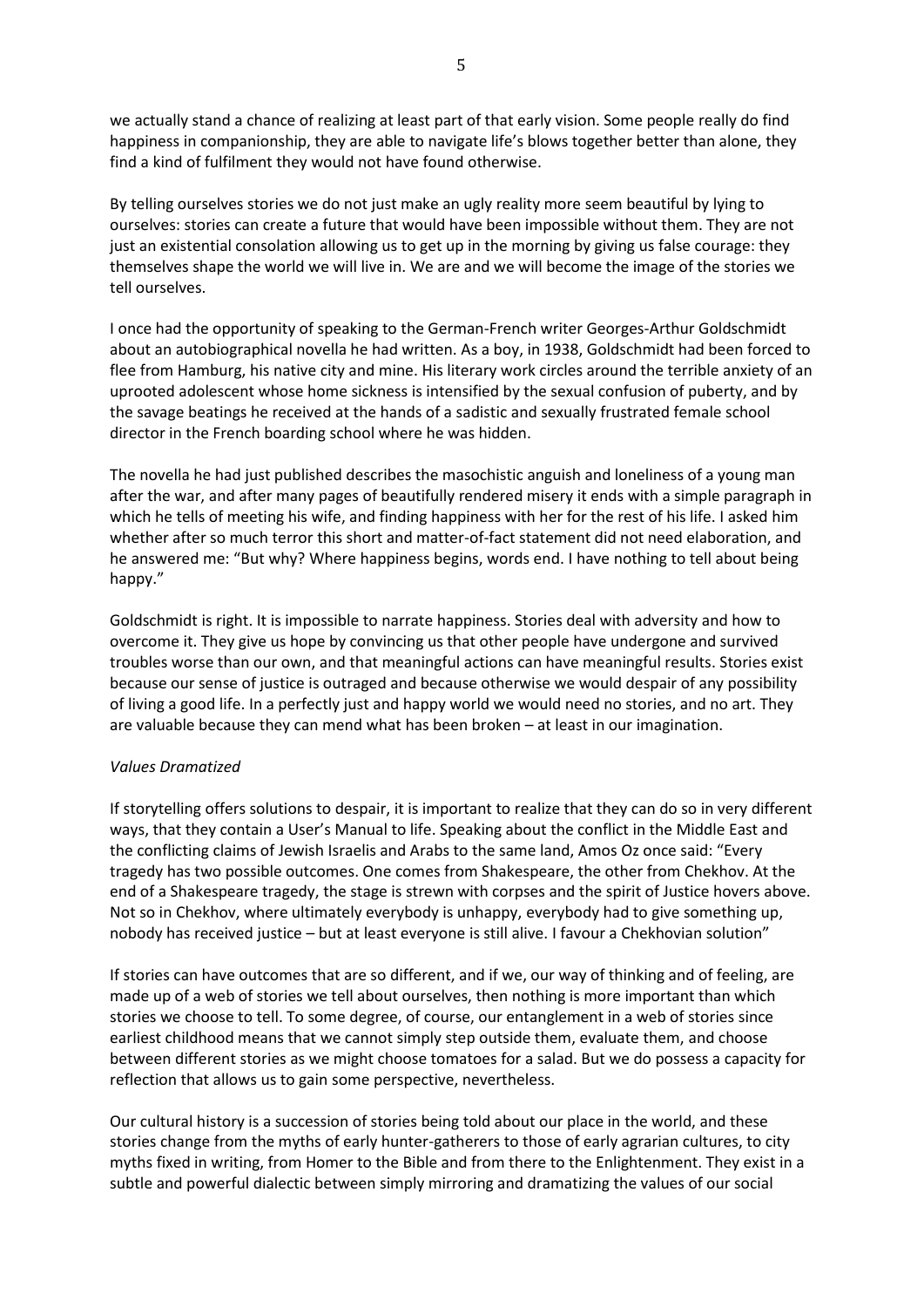environment and our knowledge about the world, and projecting us into a future in which these values change through being narrated.

The greatest stories are those that succeed in shifting our collective values – not always as a step on the great road of progress, as Hegel believed, but certainly in a way that changes the lives of people enmeshed in them. Christianity was such a story. It changed the values of antiquity and pushed an entire culture in a different direction. It is arguable whether it created a better world, but nobody can doubt that we are all products of a broadly Christian heritage and that even our seemingly secular culture is still suffused with the tropes and images and reflexes of centuries of Christian lore.

We may think that our individualist, market-driven, sexualized, dog-eats-dog society is thoroughly secular, but look beneath the surface and you see us all as captives of Christianity. We still see the future in terms of paradise and apocalypse; our society still believes in the redemptive value of suffering; we still believe that the mind is nobler than the body; despite mounting scientific evidence we are desperately attached to the idea of free will that is so important to the religious concept of sin (no sin without freedom) and which still dominates our approach to justice; we are still hungry for redemption, still seeking a great Truth. In the dominant form of storytelling of our culture, Hollywood movies, it is branded obscene to show naked bodies, never mind aroused ones, while it is quite acceptable to see bodies tortured to death. Is there a better example of the Christian hatred of physical pleasure?

Where our ancestors venerated the statues of saints as unattainable goals to be emulated, we have created our own metaphysical realm of beauty with the photoshopped images of the young, the cool, the wealthy and the glamorous in the advertising which surrounds us and which has much the same effect on us as the saints of old: we are inadequate in comparison to these ideals, they make us feel small, they keep us in place, they make us obedient. George Clooney as Nespresso angel is the perfect image of the consumption heaven we have created to tyrannize ourselves. We are still entangled in the story of Christianity, but we no longer realize it and this makes it infinitely more difficult to take a reflected attitude towards it, to decide which aspects of this story are beneficial to us, and which imprison us.

# *Translation and Interpretation*

At this point we have to address one of the most fascinating, thorniest issues in this context: the relationship between fact and fiction – or should I say between truth and lies? It is not that simple. Consider the craft of the historian, my own, and its relationship to truth.

On the surface, the question is easy: things either happened or they did not, and it is the job of the historian to make a clear distinction between the two. There are methods for dividing fact from fiction. If you have heard stories about the battle of Waterloo and you doubt their veracity, you only have to go to Belgium, to the village of the same name, and the visitor centre and souvenir shops will tell you that there was. The famous painted panorama, all 110 meters of it, will give you a good impression of the horror of battle.

If you go out into the fields and you take a spade you, you can get beyond the mere second-hand stories and representations. If you dig deep enough, you will find at first dozens and then thousands of bullets, bones, and buttons and every historian worth her salt will tell you that they date from around 1815 and that there must have been a major battle there, because the bones are shattered by bullets and sabres indicating that thousands of people died a violent death, and they appeared to wear uniforms as the buttons testify, and that these uniforms were French, British, and Prussian.

There was a battle at Waterloo, and even a brief look into any library will tell you that it was a decisive event at which Napoleon was finally defeated and European history changed, an event that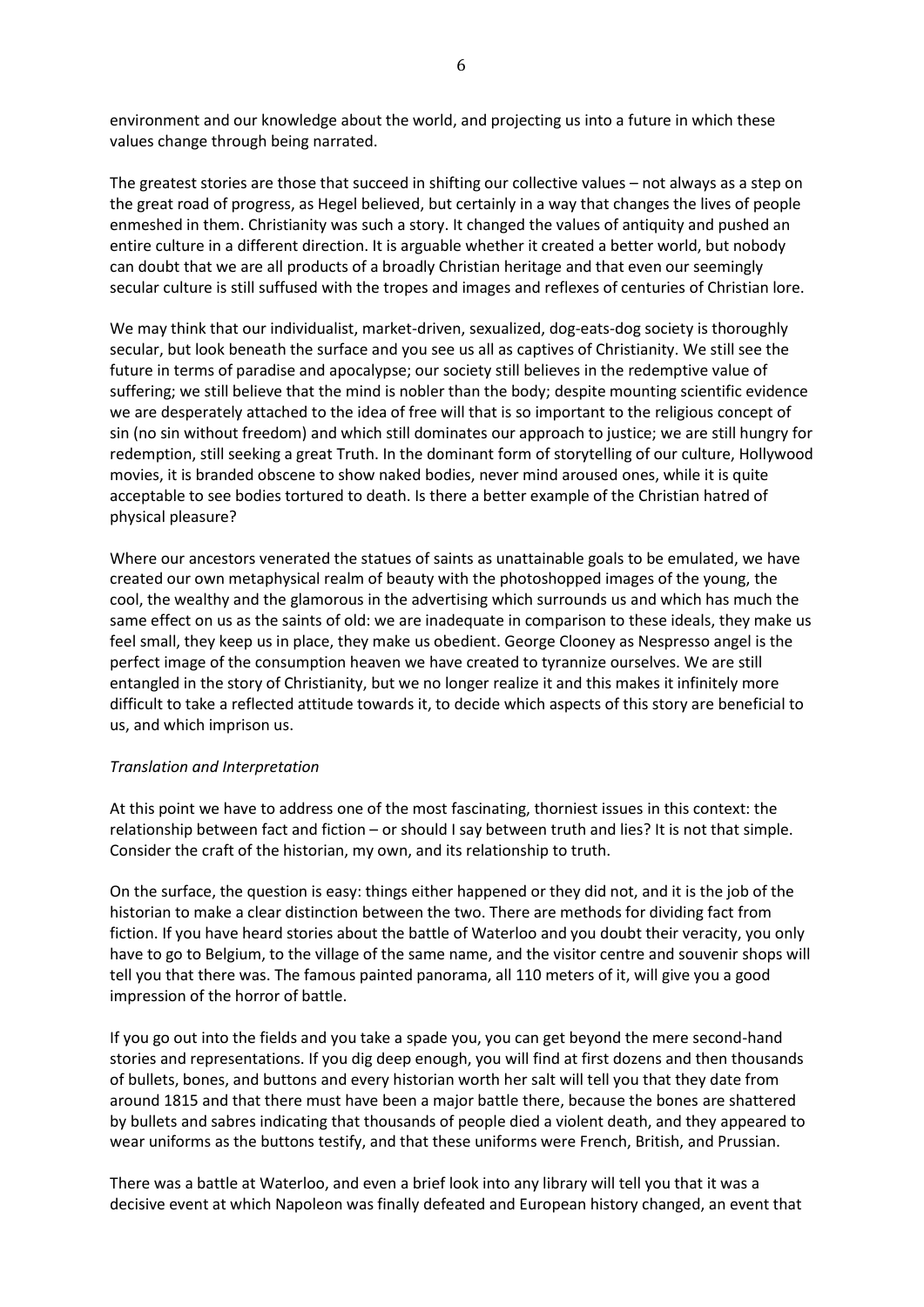greatly exercised the Western imagination, inspiring artists from Tolstoy and Lord Byron to Stendhal and Beethoven and, closer to our own time, W. G. Sebald.

But this is where things become complicated. We can know from the bullets, bones and buttons that the battle of Waterloo took place, but what does it mean? Veterans will have told their children very different stories, depending on whether they had fought on the French or allied side, and while some of them regarded it as a disaster, others looked at it as a triumph. Joseph Stalin, to most of us one of the most monstrously murderous criminals of the monstrously criminal twentieth century, is still regarded as a hero by many Russians, including historians. They do not dispute the murders, the show trials, the gulags and the famines, they merely think that they were acceptable sacrifices for a much greater cause. Their history is built on different values.

Most historical facts are open to such a range of interpretations and subject to being the material of a myriad of different and conflicting interpretations. As storytellers, historians face the same challenges as musicians: Ludwig van Beethoven, for example, was in the habit of putting exact metronomic markings above his pieces, and a musical fundamentalist would stand on solid ground claiming that this is exactly as fast as they ought to be played. But we have different instruments today requiring different techniques and Beethoven himself, who ruined many a piano in his quest for a greater sound, might have preferred the weightier sonorities of a modern concert grand, or the power of a modern orchestra.

Concert halls today are larger than any Beethoven ever heard his music played in; some are too resonant for playing as fast as he indicated because the music would turn into an acoustic blur, while the dry sound of a small room or a studio may demand a higher speed and therefore also a different phrasing. Musician and audience, finally, live in a world after Wagner, Brahms, Schönberg, Cage, the Beatles and the Stones — a wealth of associations and resonances that the composer and his contemporaries did not share. How then is it possible to mediate any kind of truth between Beethoven's intent and today's ears?

A musician is inevitably left with the task of interpreting, translating the factual basis—the music, the score, into the reality of living art in a particular setting. An interpretation that ignores the notes as they were written will be objectively false, but is there such a thing as a true interpretation? Even in the best of circumstances, a concert or a recording is not going to capture the one Truth about a work by Beethoven but one interpretation that may or may not be accepted by listeners because they find it fascinating, illuminating, and authoritative. The score in itself is dead and can be brought to life only as a subjective account informed by knowledge, craft, taste, circumstance, and personal style.

The result is always mired in perspective, in a particular horizon, but that is not to say that it is arbitrary or relativist in a post-modern sense. It is always contingent, but based on facts in a score and relies on stylistic conventions, technical competence, and experience, and ultimately it must resonate with perceptions of the audience. An interpretation that obviously ignores pertinent facts will not be accepted by those who know them.

It is the same with stories and what we can believe about them. A story can be true or untrue in the factual sense: there was a swan caught under the ice in that moat in 1979 or there was not. But stories also have a poetic, metaphorical kind of truth, which is why we are interested in them in the first place. The image of the graceful, frozen swan speaks to us in a way that is independent of any bird's actual end. It embodies something that allows us to use fiction – a tissue of lies – as a vehicle for human truth.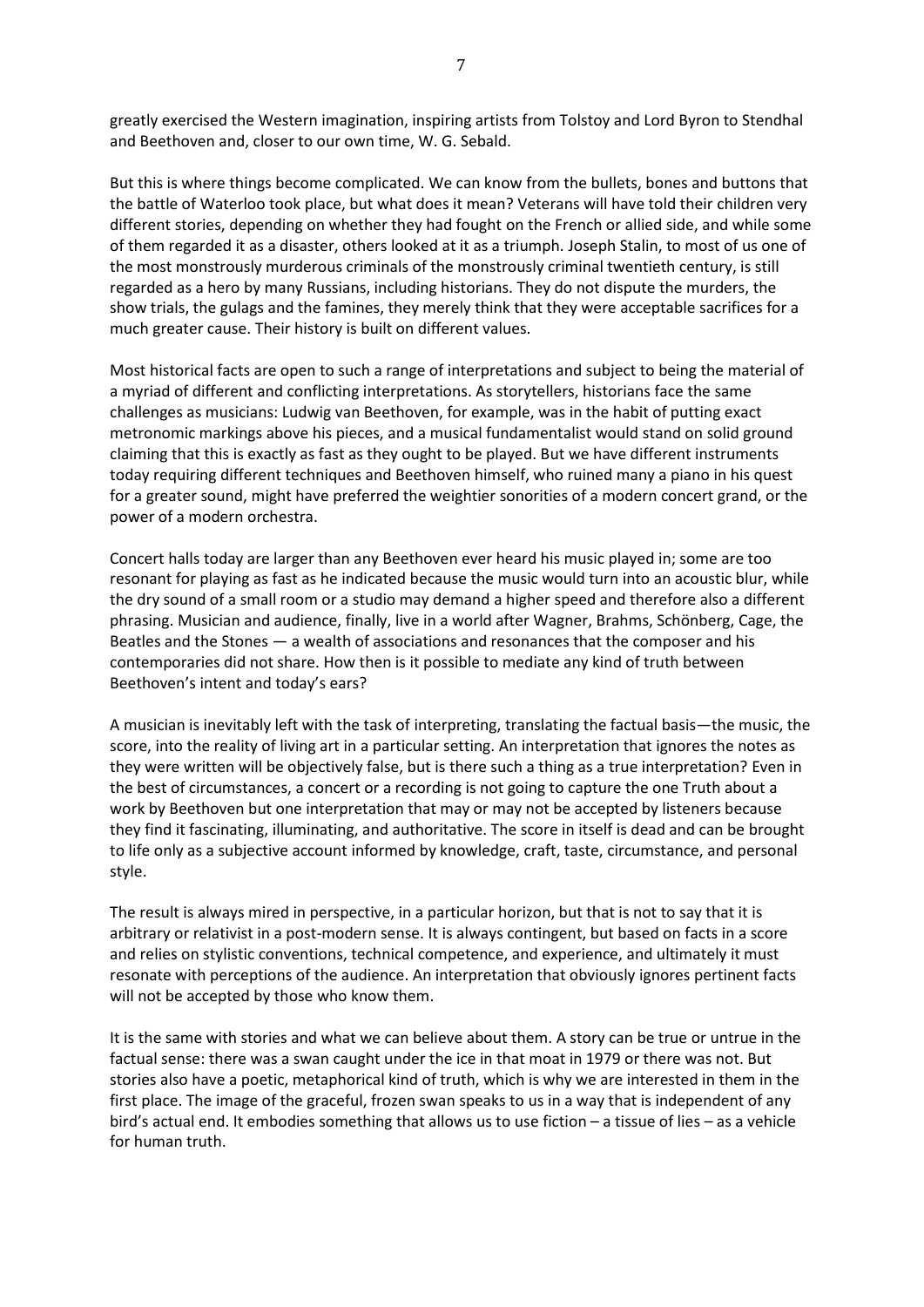#### *The Conspiracy of Fiction*

The truth of fiction is not the same as the factual existence of the bullets, bones and buttons of Waterloo. The narrator and her audience, her readers, enter into a conspiracy together, a conspiracy we know from childhood: let us pretend that this is true, she says, follow me into this world and keep pretending and I will show you marvellous things. We follow the author and we live with her creation, just as we would live with real people. We know that they are not real. The old anecdote of the cowboy who stood up in a theatre somewhere in the old West in which a travelling troupe of actors played Othello and shot the protagonist because he had just strangled a beautiful lady is appallingly funny because the shooter, presumably a simple soul, had not grasped this difference, and nobody would travel to St Petersburg to research the biography of Anna Karenina, even if she is more real to us than most nineteenth-century Russians who were actually alive and whose existences are documented.

Fiction lives in a delicate balance which children master instinctively. They live stories, they live games. They do not *pretend* to be Superman or a princess, they *are* these characters, inhabiting them totally, but only after they have said: I'm Superman now and you are my enemy. But if Superman gets hungry or falls and hurts himself, the pretence instantly vanishes and there is only a little boy in a blue-and-red costume. Children move between the reality of their imagination and the reality of their immediate lives with perfect and natural ease, a faculty most of us can no longer conjure up so easily as adults.

But even if we cannot capture the sheer delight of inhabiting a story with our very being, we believe in the human truth of a novel or a film or a play without seeing it as fact, we breathlessly follow the lives of its protagonists and view them as friends, even if we know they never lived. In Samuel Taylor Coleridge's beautiful phrase we "suspend our disbelief" for the time of our engagement, only to regain it later.

Don Quixote famously failed to make this distinction. Fed on a diet of medieval romances and unable to find the way back into his own century, he went out to enact what he had read, and only the illiterate Sancho Panza could save him from coming to serious harm. If we fail to make the distinction between fact and fiction, if we believe in fiction as we do in the world around us, we are all shaggy knights sitting on our Rosinantes, fighting windmills.

# *In Iolanta's Garden*

There is another story which makes this point very beautifully, the tale of Iolanta, a beautiful princess who was born blind and lived in a walled garden. Her father had placed her there, instructing her servants on pain of death never to make any reference to the sense of sight. His daughter was to live in her make-believe world of sweet smells and sounds without suffering the dreadful realization that she was deprived of sight and everyone around her conspired to maintain the illusion. As is inevitable in a fairy tale, a travelling knight appears and falls in love with the beautiful princess. Through him she learns about her handicap, and when the king threatens to execute the man who ruined her artificial world, she is miraculously cured and, of course, gets to marry her suitor to live happily ever after.

This story is a timeless and acute expression of a human truth – the princess is a prisoner of her illusion, in a story created for her and maintained by all around her, that she is blind in the metaphorical as well as the literal sense until she is forced to see her own situation, a painful realization that restores and widens her senses. There are many Iolantas in the world – people and whole societies who prefer to remain immured in a comforting lie rather than face a reality too painful to bear. It comes as a surprise that this little psychological masterwork was written only in 1845, by the Danish poet Hendrik Hertz.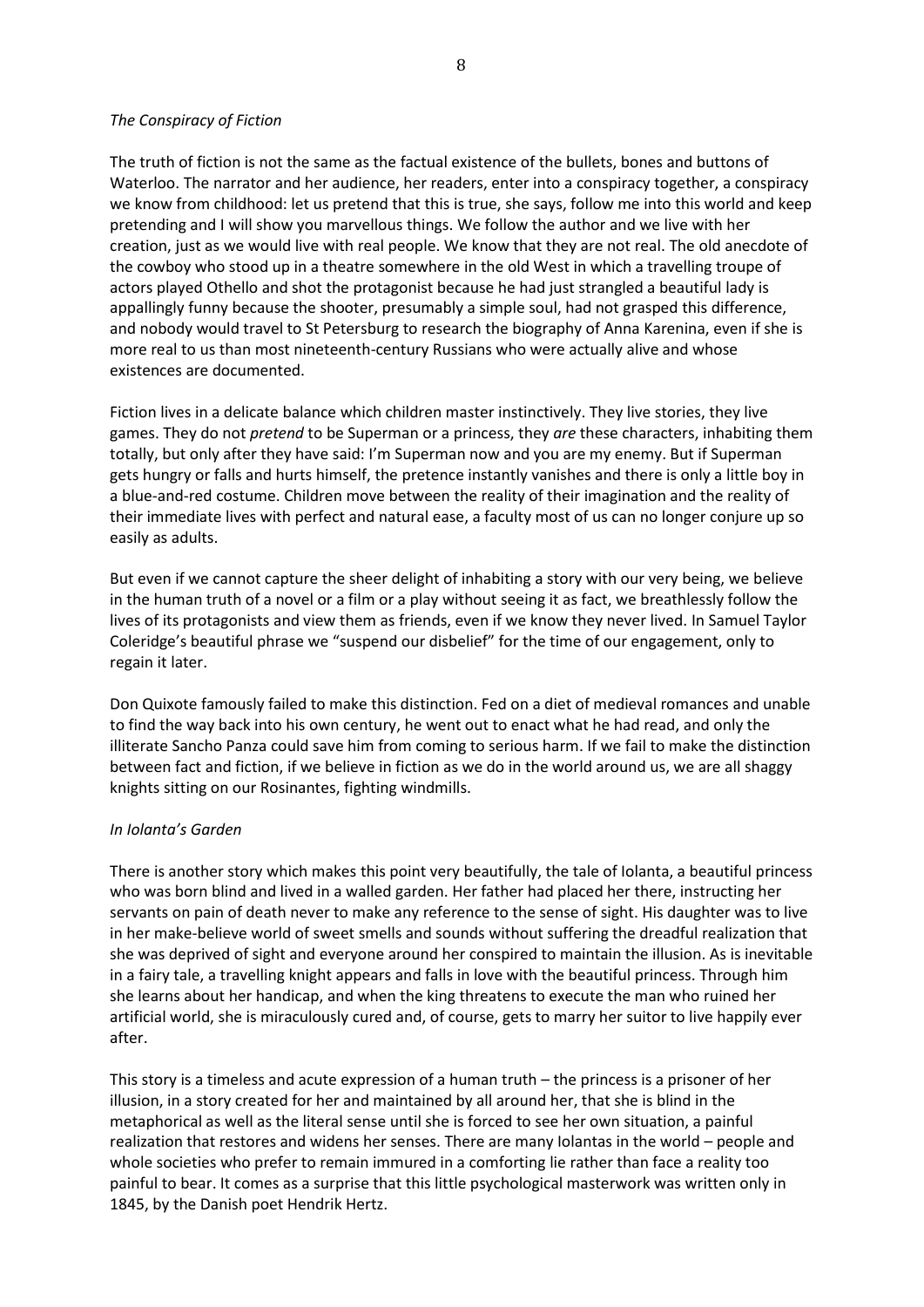The opposite of Iolanta's artificial ignorance in her walled garden is a much older story: Ariadne, a figure from Greek myth, whose golden thread allows Theseus to enter the labyrinth and kill Minotaur, the savage, bull-headed monster imprisoned in the maze, and then to find his way out again. The golden thread reminds of the Fates, who spin the yarn of each person's destiny, and so human kind becomes a tissue woven of innumerable threads of fate, another way of speaking of the weave of individual stories creating the weave and pattern of a greater whole.

# *Recent Arrivals*

These tales tell us something not only of their characters, but also about our own relationship to stories. If we lose the ability to distinguish between the stories we need to survive in a chaotic world, the structure they give to our thoughts and feelings about ourselves and the world we inhabit, if we fail to use the golden thread to find the way out of the maze of our own imagination we become prisoners of our stories like Iolanta in her garden. If we can no longer navigate the world, we can be encased in the crystalline beauty of a story like the swan under the ice I saw as a little boy.

The structure of the stories we still tell ourselves is infinitely older than our civilization, a recent arrival in our collective past. For most of our history as a species, roughly for two hundred thousand years, we roamed the plains in bands of hunter gatherers, no stronger than thirty or forty and constantly on the move, first in Africa and then, perhaps sixty thousand years ago, migrating beyond the bounds of the continent that was the cradle of humanity.

Our lives as sedentary tillers of the soil dates back no more than some ten thousand years, and our city cultures with writing, trade, administration, mathematics and priest-craft take us back a mere six thousand years – just three hundred generations, a chain of three hundred women connecting each one of us to the Neolithic age. Science and technology as we know them today were unknown to most people even ten generations ago, and as for international travel of information and people, electricity and computing – they all emerged in living memory.

It should come as no surprise that this tremendous acceleration of history has not yet reached the remote corners of our instinctive minds. The greatest part of our history and the oldest strands of our stories describe a world that has become unfamiliar und unreal to us. To our ancestors it was important to tell stories making sense of a world that was incomprehensible in many ways. By projecting human fears and hopes, human emotions and human social structures into the world around them, or ancestors achieved a sense of mastery over their environment. Animism, in which every shrub and every animal is the living expression of a spirit and lighting is the visible wrath of an angry demon, was the best model for understanding a world before the advent of science.

We are animals who tell stories because stories allow us to escape the randomness of our existence and of our experience, a thought that is unbearable to us. We project purpose and meaning and structure into the world because otherwise we would despair. But, as we have seen, the stories we tell not only structure our world, they also shape our world, our emotions, and us ourselves and we need to ask ourselves whether they correspond to us, and our goals.

# *Theological Thinking*

As a collective story, our hunger for purpose and meaning became codified in religion, and I believe that it survives today in what I would like to call theological thinking: the instinctive and unexamined conviction that everything that happens to us must follow a great plan with us at its centre, with us as its ultimate purpose, even if this plan is unknown to us.

This was a natural and helpful response in a world that did not extend beyond a few kilometres around and receded into the dim, mythological memory of previous generations of a life unchanged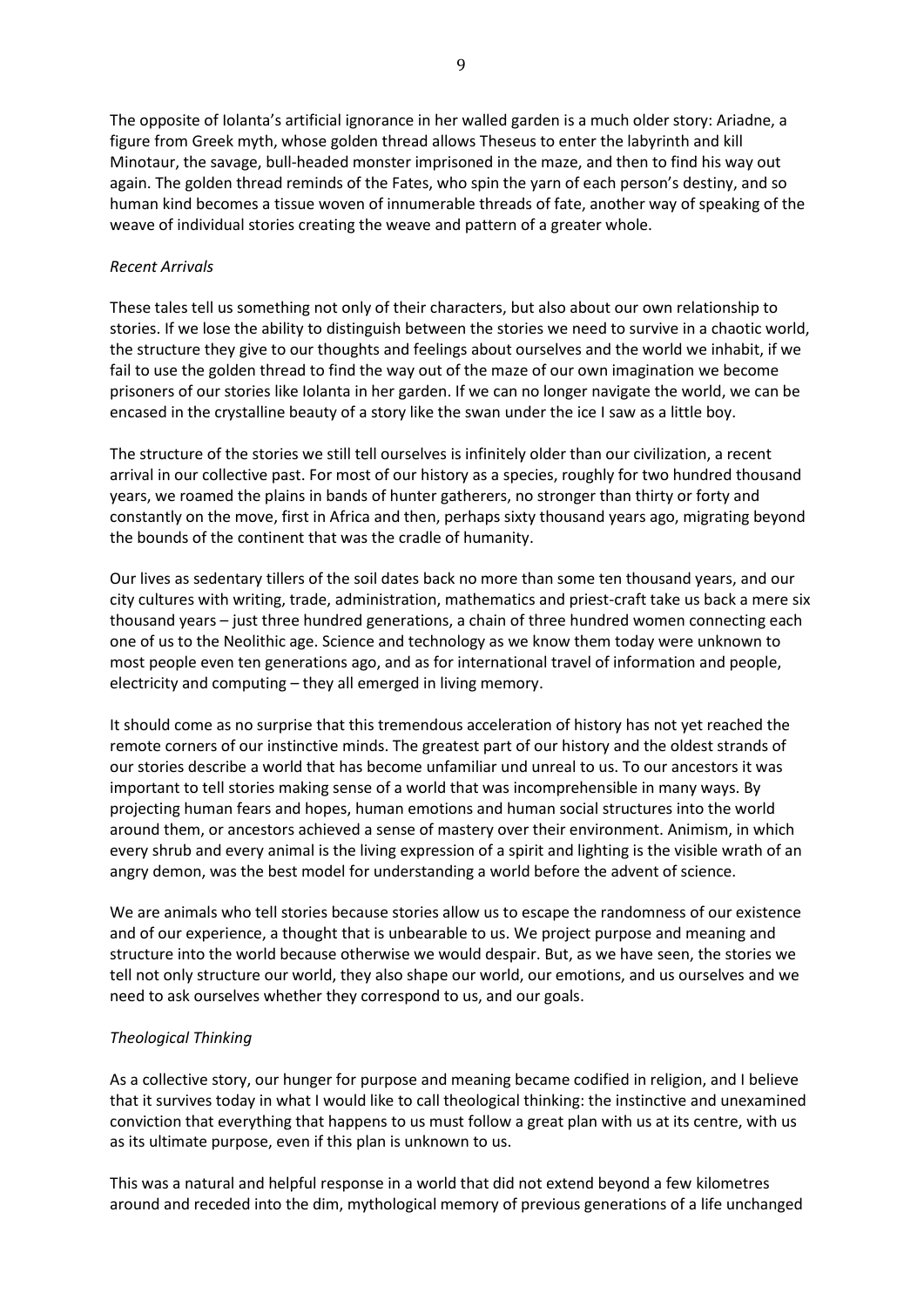since millennia. It is no longer a rational or a helpful view in a world we now believe to consist of more than a hundred billion galaxies, each containing billions or trillions of stars, of which the Milky Way, our own home, is one of the smaller ones, containing a mere four hundred billion stars, each with uncounted planets around them, among them our own blue earth – a mere spec in an expanse too vast to fit into our little heads. Long after we have vanished and after this blue spec has been consumed by the sun the universe will still be there: vast, silent, and unmoved by this tragedy.

This is an uncomfortable thought because it explodes the confines of our imagination, because there is no story and no image large enough to contain it. Our minds, after all, have evolved to cope with and project meaning into a particular environment, not to contain the multitudes of cosmology. Nothing in the history and formation of our minds predisposes us to grasp such a monstrosity, and our mental reflexes are as anthropocentric as ever.

Our intuitive understanding of our place in the world is still much like that of a three year-old child, who believes that nobody can see her when she closes her eyes. We continue to tell ourselves stories that resonate with our experience, an experience formed by generations whose lives were centred on a clan, a particular landscape with its characteristic flora and fauna, on the constant danger, the presence of death, the excitement of the hunt and the long hours around the camp fire, telling stories to make sense of it all.

Understanding the anatomy of stories and their place in our lives therefore becomes a central challenge to us.

Stories enact values. We grow up with them and develop our views and feelings through them, we have heard told and referred to countless times. We can tell heroic stories about ourselves or, in the secularized heritage of Christianity, stories about ourselves as victims of injustice and persecution. The literary historian Erich Auerbach believed that there are in Western cultures two basic ways of storytelling, the Hebrew and the Greek. In the Hebrew tradition, stories are transformative, and their protagonists must undergo trials that change them, allowing them to progress to a higher form of dignity and insight.

The people of Israel had to err through the desert for forty years before being worthy of the land their Lord had promised them, Abraham had to be ready to sacrifice his son (one of God's cruellest tricks), Jacob to fight the angel and be wounded in the process, a logic that has continued to suffuse not only the Christian cult of martyrs, but also the Romantic worship of the tragic genius, from Prometheus to Kurt Corbain.

To Greek myth, this cult of transformative suffering was unintelligible. When Odysseus returns home after twenty years of searching, he is older, but not nobler and none the wiser. He has lost twenty good years, but not been transformed by them. Suffering in the Hebrew tradition can be transformative – it is simply a waste.

We are sceptical towards this dismissal of personal transformation. Of course we are. As post-Christians we are more Hebrews than Greeks and we are constantly seeking to transform ourselves with strategies ranging from dieting to yoga classes. Our failure to realize the ancestry of this impulse is an example of the greatest intellectual trap we can fall into  $-$  and regularly do fall into, all of us  $-$  is that of familiarity, of assuming that things *have* to be like this because they *are* like this, simply because we grew up with them and have not encountered alternatives.

We can escape the trap of the familiar by being alive to the multiplicity and the necessity of aesthetic form. If the historian's craft is like that of a practicing musician – excavating a score of facts and then interpreting it by means of ability, tradition, style and insight – there is another musical parallel here: every piece of music must be played on a particular instrument or group of instruments, and every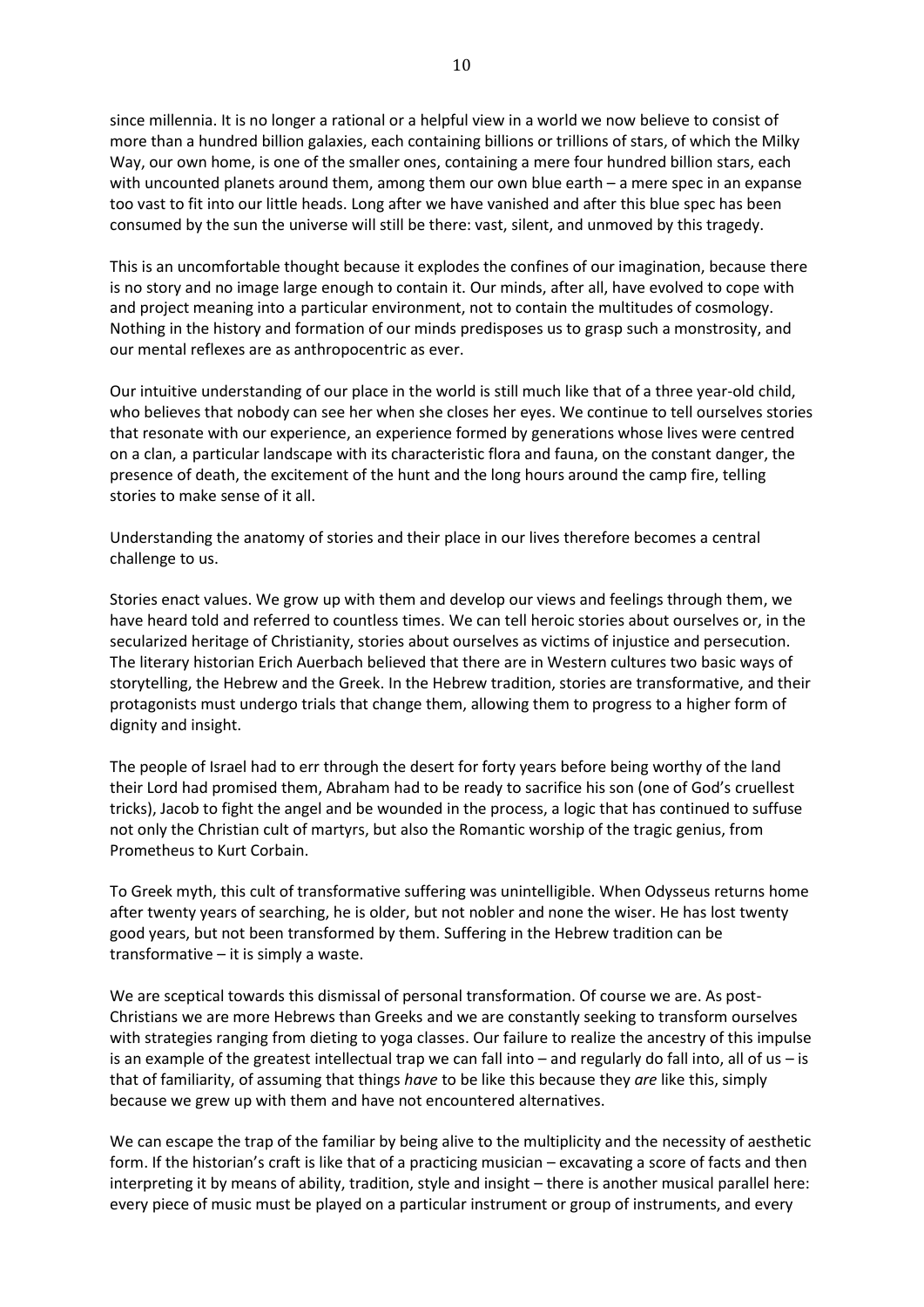instrument comes with its own range of technical possibilities and limitations, of pitch and tone colour.

To a large extent, the instrument dictates what I can play, and how. It dictates an idiom. I cannot play pure music, which Bach searched so intensely that some of his pieces such the Art of the Fugue were not even written for a particular instrument, as if they were meant to be heard in their pure form. Musicians have always faced a dilemma: by transcribing the Art of the Fugue for different instruments, say an organ, a piano, a string quartet and an orchestra, they have been forced to make different pieces out of this great work.

Even Bach, of course, was the product of a musical tradition with its particular approach to scales and harmony, do assonance and dissonance, to form and social function. As musicians, we are aware that we cannot escape idioms, escape the fascinating particularities of interpretation and transposition. Pure music may be an ideal, but like all ideals it is by definition impossible to realize.

In storytelling the same is true. The teller is forced to choose an instrument, a language, an idiom, a social register, with all its possibilities and limitations. At the simplest level, this is apparent from translations and their cultural resonances: Goethe's line "*Über allen Wipfeln ist Ruh*" cannot be adequately rendered in English as "*above all treetops is silence*", and inversely the Stones' "*I can't get no satisfaction*" is somehow not the same as "Ik kan geen bevrediging krijgen".

It is a truism that every language has its untranslatable terms *- joie de vivre, Heimweh*, fairness, *Islam* – but their subtle influence extends far deeper than to questions of vocabulary. One can express different things in different languages, and there is good reason to believe that one can and must think and feel differently, too. Stories exist in language. A pure story can exist no more than a piece of pure music – and if it does, it cannot be communicated without being tainted, changed and appropriated by its medium.

Every sentence we utter is embedded in the tissue of previous stories, is an act of interpretation and translation which conjures up resonances in its audience. If I tell you of a swan, you will immediately call up images not only of their noble appearance, but of Lohengrin and Swan Lake and the Ugly Duckling, of walks in a park, outings with small children to feed them - and of the wry reflection that every swan that glides over the water so majestically is paddling very hard underneath the water. All this is determined by the resonances of our own culture.

My wife, who comes from New Zealand, is thrilled every time she sees a white swan not because she is fond of tautologies, but because the swans that were imported by the early settlers in her own country were and still are black. Karl Popper, who lived and taught in New Zealand during the Second World War, made this fact the basis of his beautiful reflection that in order to falsify the sentence "all swans are white" we should not try to find more white swans, but one black one. If I told the episode on the ice 1979 to an audience in Somalia or in the Brazilian rainforest, there would become a different story, and even if I told it in New Zealand, the instinctive image in the heads of my audience would be of a black bird encased in ice. Every sound I make, every word I use resonates with the associations of millennia.

And yet the historian's craft, my own, has another aspect: to compare the story of our collective past and its values to the widening and deepening realm of fact – to see whether and were they elide, embroider, manipulate and deceive. Historians not only have the task of retelling the story of our civilization anew for every generation, they also have to keep them from accruing too much extraneous ballast, from diverging from the bullets, bones and buttons of the past, which they are beholden to.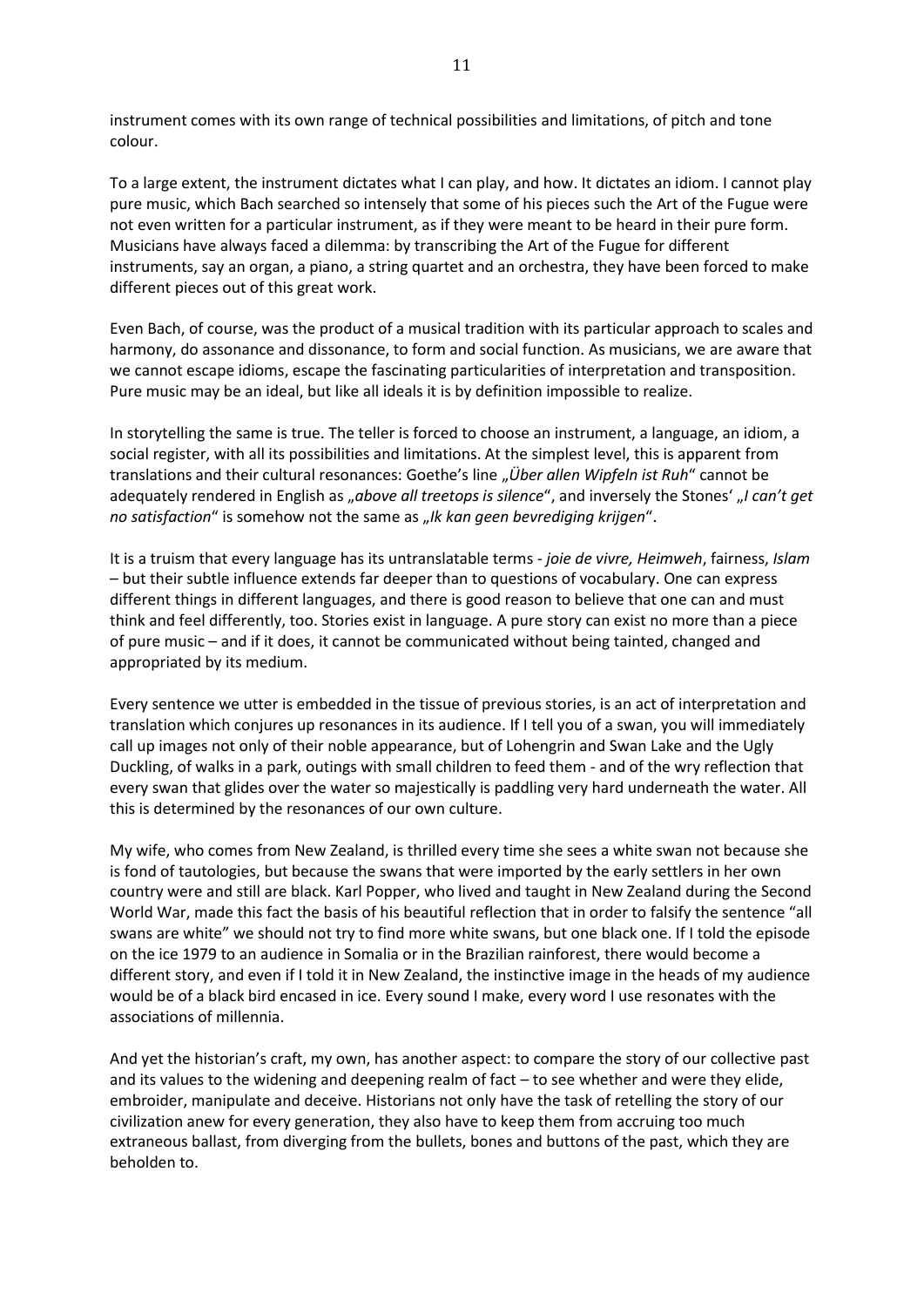#### *The Anatomy of Storytelling*

The anatomy of storytelling is the anatomy of how we see the world, how we are in the world. We can no more choose whether or not to live through stories as we can choose whether or not to eat, but individually as well as collectively we must attempt to avoid the fate of Don Quixote or Iolanta, and in order to do this we must first be able to recognize the stories surrounding us as stories, instead of taking them for objective reality. Only then can we engage with them productively. Only then can we decide which stories we want to tell ourselves.

The stories of our civilization have evolved with our societies and describe the history of our relationship with transcendence, with the idea that outside of us there is a reality that is not just described by the physical laws, but that describes a wholly immaterial reality, a deeper meaning and purpose of our lives.

Humans have always, and I believe instinctively, assumed the existence of such a deeper meaning, of an objective story they are part of, from the ritual narratives we can still perceive in the cave paintings made thirty thousand years ago and the myths they speak of to the codified religions and the great ideologies of the twentieth century – the last grand attempt to wrestle back the messianic master narrative from the centrifugal forces of history. All these were different idioms, different interpretations of the transcendence we long for in our lives, and perhaps it is true that nothing terrifies us more than a loss of transcendence, of a meaning, the feeling of being lost on a tiny planet in a cold and purposeless universe.

Our civilization has clung tenaciously to transcendent meaning. Communism and fascism gained ascendancy in people's minds after the catastrophe of World War I, the greatest shattering of collective stories after the French Revolution. In a tremendous and frequently disorienting shift of paradigms, the great story of progress belonging to the European middle classes was rejected in favour of a new collective set of beliefs, religious in all but name.

The devastation of Europe's great second thirty years' war, 1914-1945, has left the West disillusioned with big, ideological answers. Our cultural answers to life's apparent injustice and lack of purpose retreated into the realm of formulaic fiction or of hard, cold facts, of scientific proof. Evolution and the survival of the fittest became the basic structure of the stories we began to tell ourselves because they appeared to be related most closely to observable reality.

In the world of social intercourse, of commerce, its most powerful expression became the Darwinian interpretation of a free, unfettered market, increasingly stripped of any form of regulation and seen as an end in itself. The market, we are told, is an objective force of history, the inescapable mechanism of human nature at work in the real world. We must believe in it because we can prove it, just as we can prove that the earth circles around the sun. After millennia of cultural blindness, the argument goes, we have finally reached the realm of fact and scientific understanding.

It is here that we need to be awake, aware and vigilant. As I have tried to outline, we cannot think outside of stories and our very feelings and perceptions are cast in the mould of the idiom our culture has taken on. The free market as an historical force is no more objective than God's will, or Hegel's self-realization of the World Spirit, or Hitler's Providence. It is the story our culture is telling itself at the moment, and like all stories it dramatizes and enacts a set of values buried within its narrative. These values come at a heavy price which millions of people are forced to pay: from our own new underclass deprived of hope to the slave workers of south-east Asia we rely on to produce our cheap consumer goods.

According to the story of the market, these unfortunates are the victims of Progress, the collateral damage of historical necessity. It is a pitiless gospel, and it constantly is recited in our ears. No news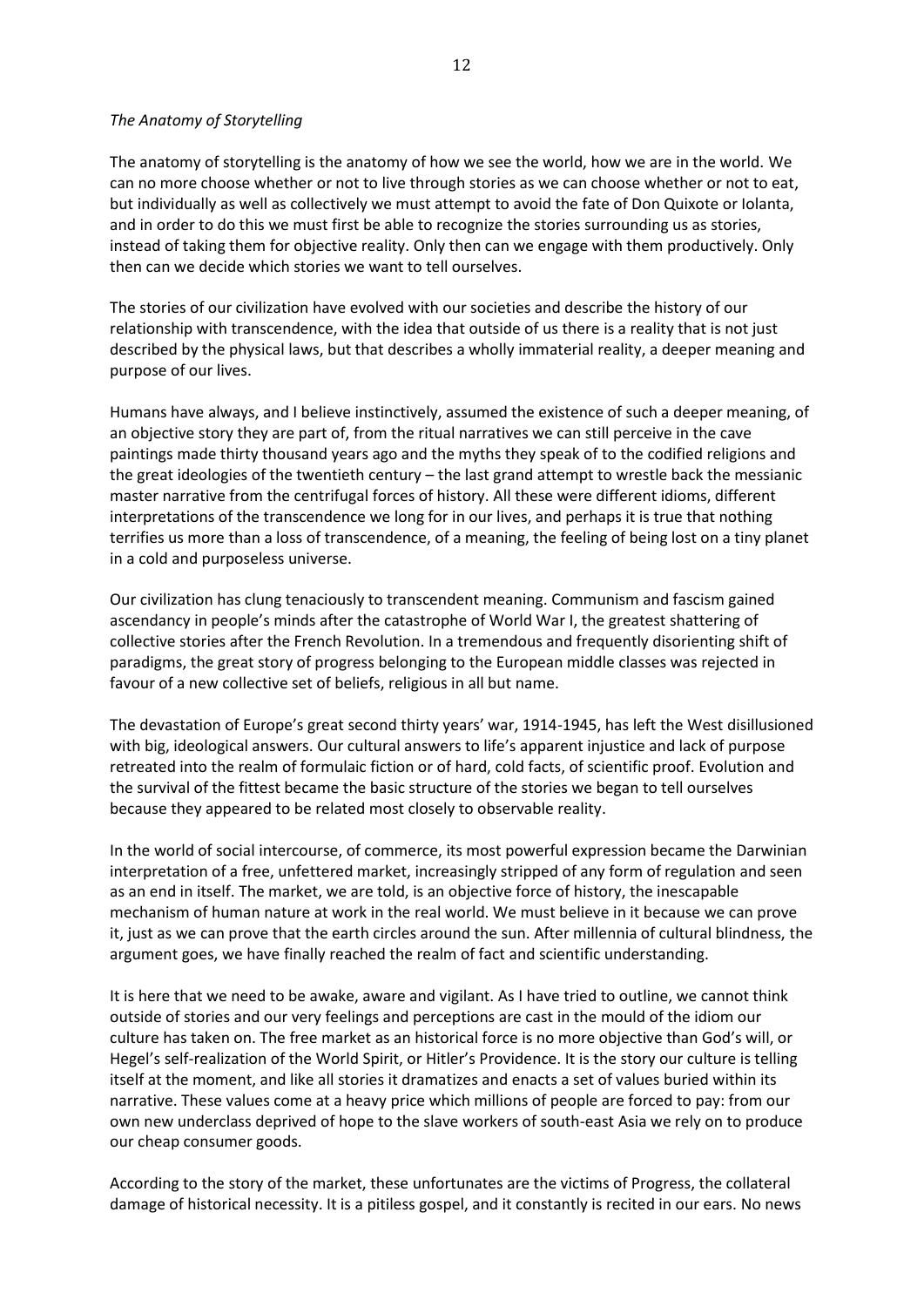broadcast would be complete without a look at the markets and their ups and downs. We are taught to think of the market as an objective, theological force of history, quite divorced from us, a force we have to heed and obey. It is quite hard to remember that our daily dose of stock market news is pure propaganda: useless to the people involved in it, who need updates by the second, and even more irrelevant to those not immediately involved, whose lives and immediate concerns are in no way influenced by knowing that today the Dow Jones fell by fifty-three points.

The market has become a god-like presence in our lives, a product of our instinct for theological thinking. Every day, in the media, we are told of the reactions of "the market" to this or that development. The market is worried or depressed, is euphoric, reacts sceptically to a political announcement made for its benefit. If the markets are discontented, as they are in the current socalled Euro crisis, burnt offerings of money and jobs must be made at their altar to assuage their mood. We have even appointed theologians, high priests and oracles who tell us how the mysterious ways of this volatile bull-and-bear deity are best to be understood. You can see them on TV every day.

There is little awareness left that the market is nothing but the sum of decisions taken by individuals and that these individuals could choose to decide differently, if their priorities were different, that this is a social, educational and ideological choice. There is no market apart from the people who gamble with our lives every day of the year.

The almighty market holds our collective imagination in a stranglehold not because it serves our daily needs – in fact, only a tiny elite profits from the white heat of speculation and the circles of boom and bust while most of us live lives that are less secure and more anxious that they would need to be and a majority in a society is being progressively more disenfranchised and confronted with declining standards of living, fewer jobs, less security, less access to health care and to decent education, and fewer opportunities.

So why is it that we still live in this system in which the weakest are ruthlessly exploited and wealth is shifted to the famous one per cent?

Because the fiction of an objective market satisfies another deep longing in us: the longing for transcendence, for the great master narrative, a single objective Truth, a story to believe in. As societies, we have lost the comfort of religions and ideologies and no narcissistic wound is deeper than to learn that we are not the centre of the universe, that there is no divine providence watching over us, no hidden Truth we can discover and accept, and so the price appears to be worth paying. The rule of the market is the theology of our day and we are willing to make sacrifices for it, even if it is nothing more than a fiction whose values are working against the interests and needs of most of us.

# *A Debt to Pay*

The religion of bull and bear is a master narrative that harms many in our societies and does very little to allow the rest of us to live fulfilled lives. Its ancestry is indeed in theology and firmly links it to the most joyless forms of Protestant Christianity. With its fixation on economics and individual merit over solidarity and community it is a thinly veiled new edition not only of social Darwinism, but of Calvinism. Calvin and his successors preached that God's grace is bestowed independently of how hard we try to live a good life, that we live among the blessed and the damned, according to God's will, and that he shows his divine grace and favour through material wealth. The rich are rich because they are the Chosen, they are virtuous, they deserve their lot – as do the poor, cast out as they are from God's favour.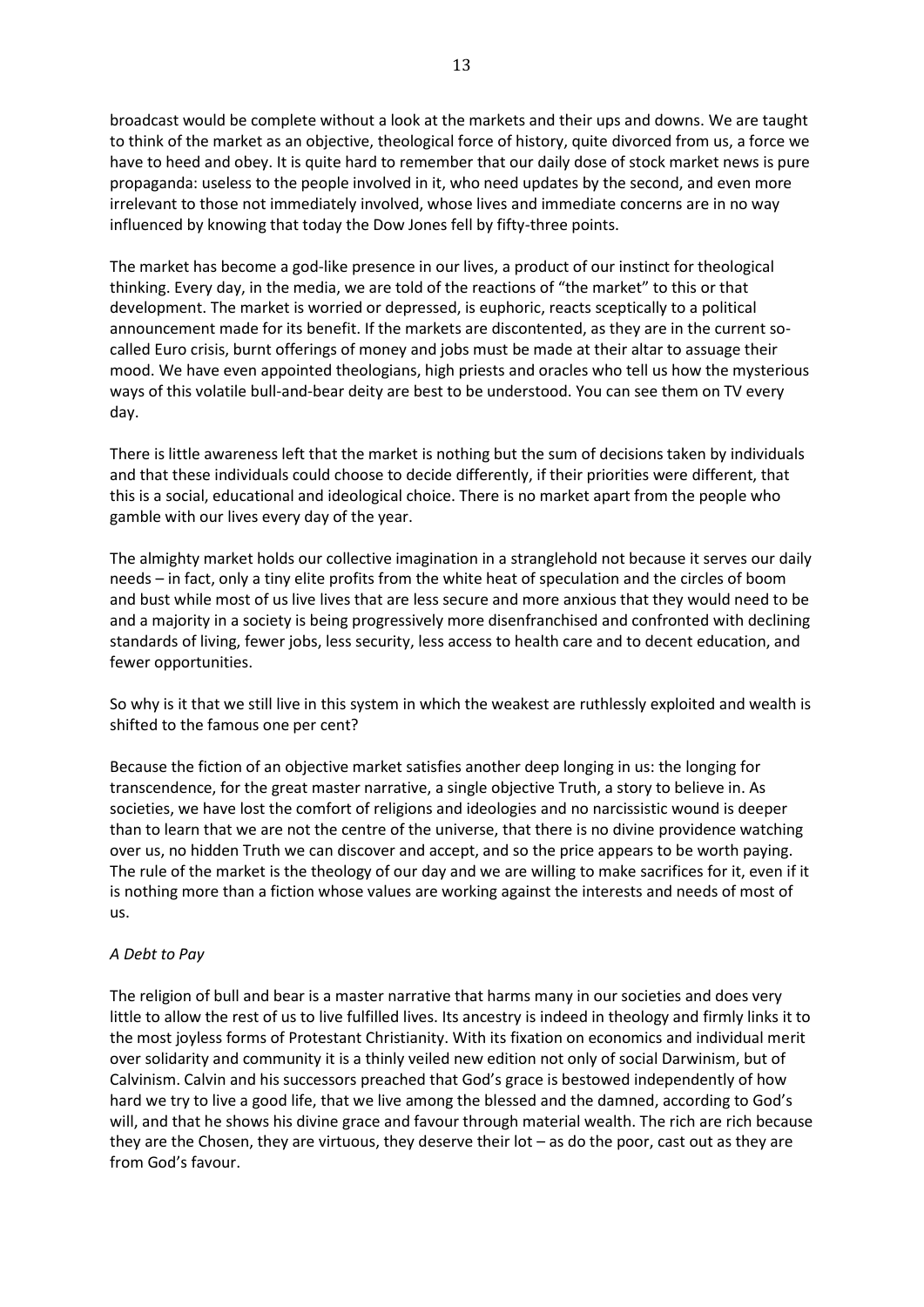In our own time of secularized Christian thinking this has become the dominant paradigm according to which societies are regarded primarily as economies, and citizens as consumers. For too long we have racked up debts for our children and grandchildren to pay – not only to banks, but also to the environment to the planet we live on.

Here, incidentally, we encounter another instance of anthropocentric hubris: time and again we are told that we are destroying the earth with our greed and exploitation, that we need to repent for the planet's sake. But don't be fooled. The earth can and will exist quite happily without us, and even the greatest environmental catastrophes will be nothing but a transitory episode in the life of our planet. If we manage to destroy our own survival base through our greed and stupidity and take countless species of tree frogs and wildflowers down with us, planet earth will regenerate over the short time span of a few hundred thousand years and be blossoming, vital and fascinating once again after a period of global warming and an ice age or two – a beautiful world, but without human eyes to see it. The earth does not need us, but we need it. We have lived on credit for too long.

The evolution of our understanding of debt, of guilt, shows both the persistent theological structure of our thinking and its changing emphasis. In a religious world, we owe a debt of gratitude to God and we owe respect to one another. We have simply secularized and quantified this idea. We now owe sums of money to institutions, as individuals and as societies, but as our idea of debt has been transformed into an exclusively financial obligation, our sense of indebtedness to one another, our human solidarity, has suffered. As long as we ourselves still have a credit line and can function as the consumers as which we see ourselves, our sense human indebtedness, of being our brother's keeper, has declined.

Now that our societies are struggling to save the walls of this thoroughly dysfunctional and inhumane system from burying us all beneath them it is time to realize that we need a new, more humane story that emphasizes solidarity over competition, fulfilment above wealth, shared responsibilities over exploitation.

But we need more than just a new story to believe in: we need a new attitude to stories, allowing us to live with and through them without becoming their prisoner, allowing helpful and humane stories to evolve with us by being retold and renegotiated by every generation. This is a daunting task.

#### *What do we believe?*

Let us come back to the original question: what do we believe? And if we cannot live outside of or without stories, how can we live with them in a constructive way?

Here I can turn to an old friend of mine, the eighteenth-century philosopher, wit and writer Denis Diderot. He, too, was fond of theological thinking, and in the most literal sense: as a young man he had trained to become a Jesuit. Later in life, Diderot came to reject religion and became a materialist, a hedonist, and a secular humanist. He particularly rejected Christianity because he found its insistence on transcendence and its hatred of sensual pleasure to be especially inhuman.

Diderot's own, radical Enlightenment recognized in the moderate thinking of Voltaire and other deist Enlighteners another version of theological, implicitly Christian thinking, privileging the mind over the body, reason over desire, and social order over solidarity. The problem with this enticing vision of absolute rationality is that we are all chained to a body whose desire, ageing, illness and impulses will never fit the rationalist frame and cannot be made to fit without a degree of violence.

Only if we take humans as the animals they are, thought Diderot, can we develop a truly humane philosophy which integrates our physical desire into our intellectual and communal goals, which seeks fulfilment not in overcoming our sensual and irrational nature, but in educating it. As his own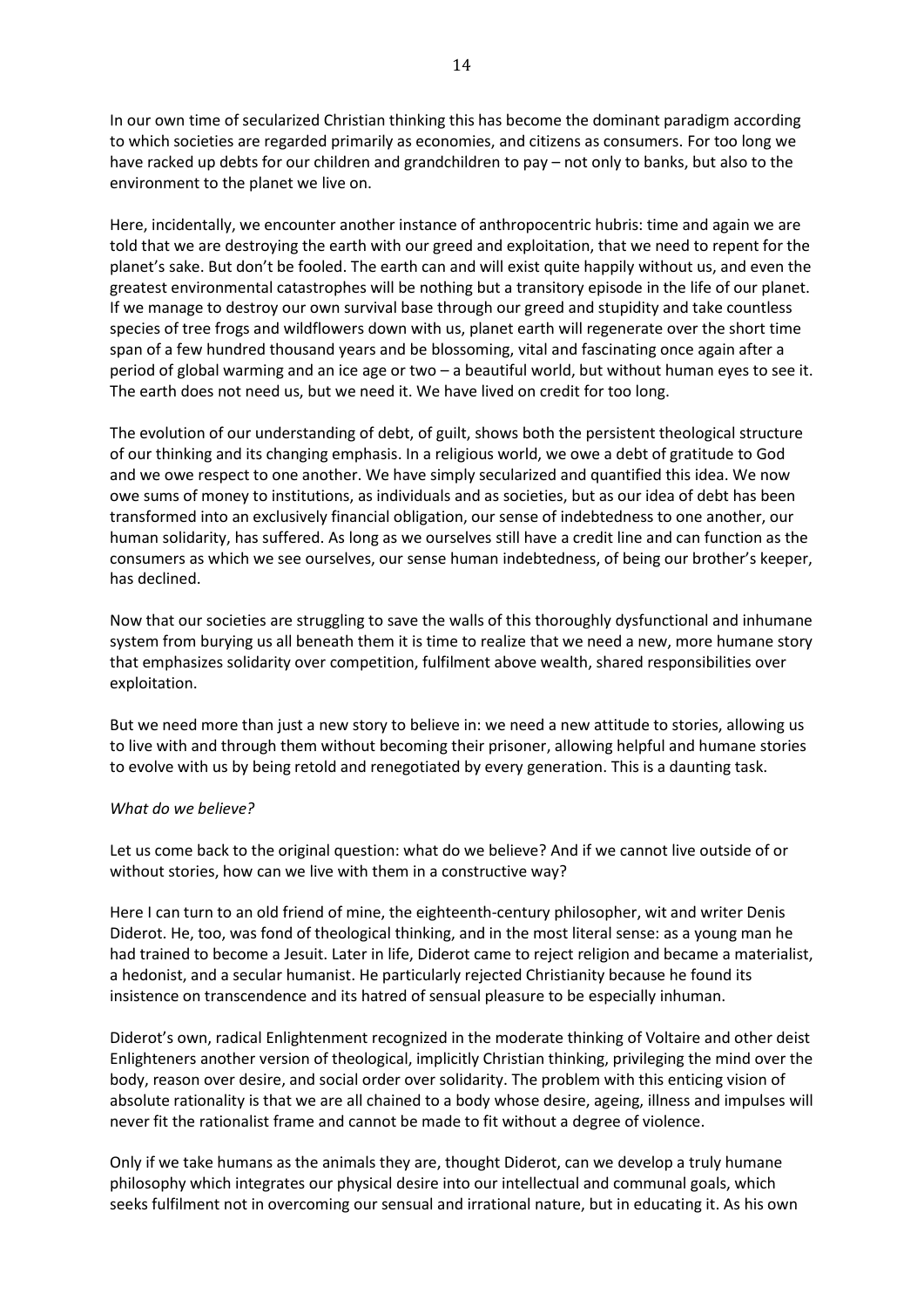prolific output shows, he passionately believed that our contradictory desires are the origin of all life and all thinking – a motive Nietzsche would popularize later in his "*Wille zur Macht*", which is nothing but the blind, striving life force without which all culture and all intellectual endeavour must remain a sterile and hostile force.

Diderot retained a sense of nostalgia for the pious and simple world of his provincial childhood. "My head pulls me in one direction, my heart in another," as he reflected in a letter. It was one of his greatest and most modern philosophical achievements to understand his own desire, the psychological attraction of a Great Truth, and also the impossibility of ever attaining it. His yearning for faith, he concluded, was just that: a personal desire that was mirrored in the stories created by others with a similar need, but not by any objective metaphysical reality. He understood this longing to be real but without object, a psychological fact he had to learn not to suppress and deny, but to deal with it in his own mind.

This conflict between longing for a single great narrative and the realization that no such great narrative could possibly be true became a mainspring of his literary work. Time and again in his stories and novels, his characters debate of a single truth - be it Jacques the Fatalist who believes that everything is "written above" or the totally cynical Rameau's nephew, who simply milks society for everything he can get and believes only in his own greed.

Diderot lived in stories and through stories. To him there were only desire, empathy, and the tales spun around them. In his novels, he never allows the reader to forget that she is reading a tale, that the narrator can intervene and hold the reader hostage: "you can see, reader," the author warns at the very beginning of *Jacques the Fatalist and his Master*, "… it depends only on me to make you wait one year, two years, three years, for the tale of Jacques' loves; I can separate him from his master and make him encounter all the hazards I like. What stops me from marrying the master off and make him a cuckold?"

The novelist plays hide and seek with his reader's longing to immerse herself in the story, and engaging with it becomes an intricate game of expectation and power, of suspension of disbelief and constructive scepticism. Diderot knew that stories are necessary to our understanding and survival in the world, but that they are and remain *just stories*, a conspiracy to be entered into at one level, but questioned at another in a constant dialectical motion.

This is not an easy or a comfortable position to be in, but it seems to me that it is the only possibility for living a life that one might describe as intellectually adult: We need stories like the air we breathe, but we must not forget that they are *only stories*, exercises in interpretation and translation that come with their own baggage, their own values and demands on our imagination and our lives, no more expressions of a literal truth than any interpretation of a piece of music can be.

To Diderot the solution to the problem that our longing for an objective master narrative cannot be satisfied is a beautiful paradox. Recognizing his own irrational urge for a great meaning, he sought a creative and experimental answer through the practice of art, and of storytelling. In narrating and experimenting with narrations he can talk to his readers' emotions, indulge their need for narrative and his own, and make them aware of the conspiracy they have entered into, and of its cost. Art as a constant and conscious exercise in interpretation becomes an analytical tool for understanding the central challenge to our imagination: to use stories without falling into them.

None of these thoughts were in my head when I skated away from the dead swan immured in his crystalline grave many years ago. Today, though, it seems to me that the nearby ducks in their hole in ice have a story to tell that may be as important as the swan's. Paddling around and quacking to themselves they looked less noble and less beautiful than the frozen swan – but they were still alive. They had found, as it were, a Chekhovian solution to the dangers of winter and were occupied with